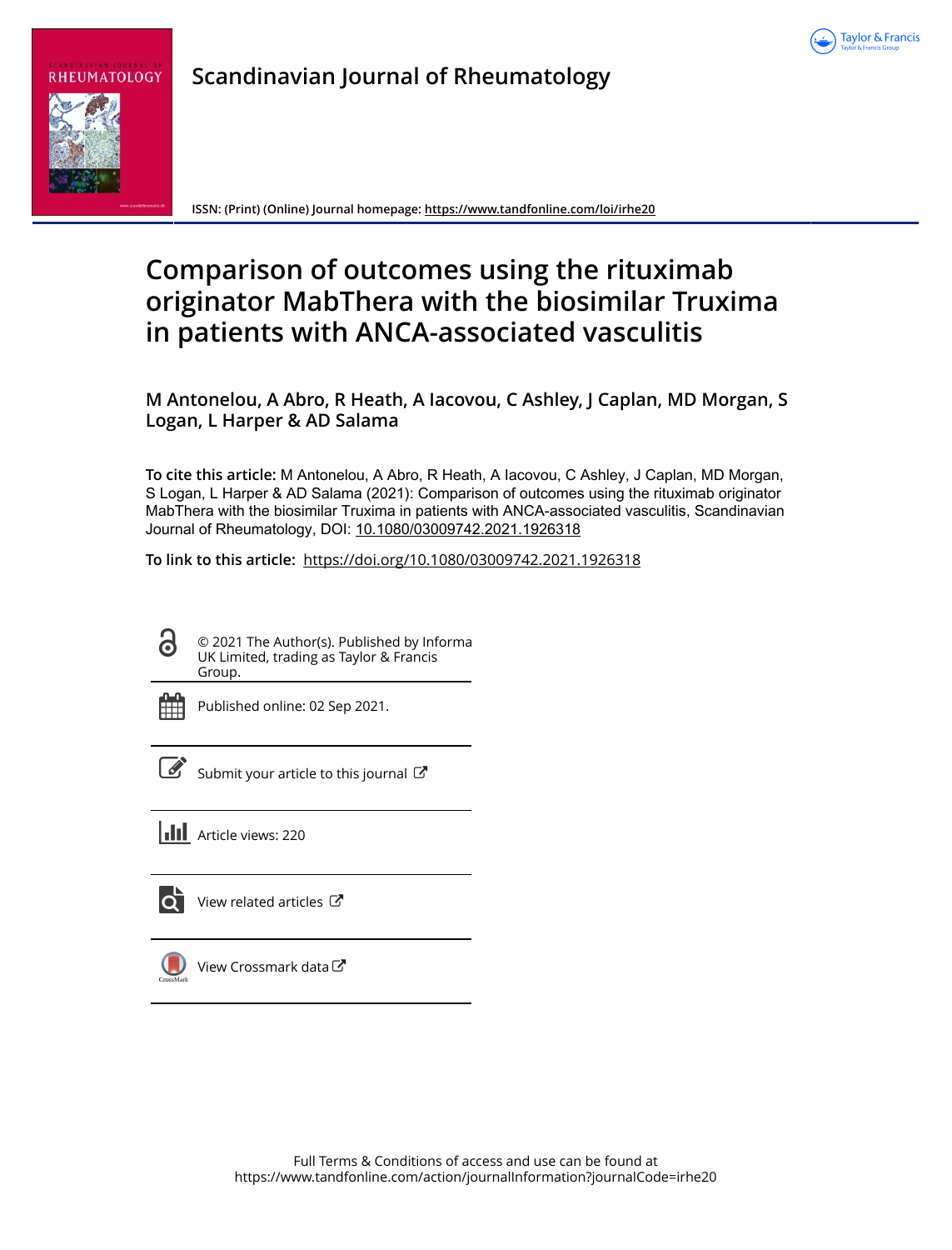### **Comparison of outcomes using the rituximab originator MabThera with the biosimilar Truxima in patients with ANCA-associated vasculitis**

M Antonelou<sup>[1](#page-1-0)</sup>, A Abro<sup>1</sup>, R Heath<sup>1</sup>, A Iacovou<sup>1</sup>, C Ashley<sup>1,2</sup>, J Caplan<sup>[3](#page-1-2)</sup>, MD Morgan<sup>3</sup>, S Logan<sup>3</sup>, L Harper<sup>3</sup>, AD Salama<sup>1</sup>

<span id="page-1-2"></span><span id="page-1-1"></span><span id="page-1-0"></span><sup>1</sup>Department of Renal Medicine, Royal Free Hospital, University College London, London, UK<br><sup>2</sup>Pharmacy Department, Royal Free Hospital, London, UK <sup>2</sup>Pharmacy Department, Royal Free Hospital, London, UK  $3$ Department of Renal Medicine, University Hospital Birmingham, Birmingham, UK

**Objectives:** The use of rituximab (MabThera®), an anti-CD20 monoclonal antibody, is the most significant development in the management of anti-neutrophil cytoplasm antibody (ANCA)-associated vasculitis (AAV) since the introduction of cytotoxic therapy in 1950. Truxima® is the first anti-CD20 biosimilar approved for the same indications, and has been available in the UK since 2017. Significant cost savings have been reported when switching to biosimilars, which could lead to greater patient access to such treatment. Therefore, it is important to know whether patients' clinical and laboratory parameters respond equally well to biosimilars as to reference medicines, tested in clinical trials.

**Method:** We retrospectively reviewed the clinical outcomes and laboratory parameters in 257 consecutive patients treated with anti-CD20 depletion therapy using MabThera or Truxima, for induction and maintenance of remission, in two tertiary renal centres between 2010 and 2019.

**Results:** We demonstrated no difference between patients treated with MabThera or Truxima in rates of remission, relapse, and hospitalization with infection when used for either induction or maintenance of remission of AAV. In one hospital subgroup analysis, we showed comparable levels of hypogammaglobulinaemia, B-cell depletion, and frequency of infusion reactions, with no significant differences.

**Conclusion:** The efficacy and safety of the rituximab biosimilar Truxima are not inferior to the originator MabThera in patients with AAV. Truxima represents a cheaper and safe therapeutic alternative that could increase patient access to rituximab.

Anti-neutrophil cytoplasm antibody (ANCA)-associated vasculitis (AAV) is a rare systemic autoimmune disease characterized by severe necrotizing inflammation of predominantly small vessels. The group of ANCAassociated vasculitides includes granulomatosis with polyangiitis (GPA), microscopic polyangiitis (MPA), and eosinophilic granulomatosis with polyangiitis (EGPA). These are associated with the presence of circulating ANCAs directed against myeloperoxidase (MPO) or proteinase-3 (PR3), although 10% of patients are ANCA negative and have similar clinical features, and therapeutic responses, to those who are positive ([1\)](#page-6-0).

<span id="page-1-3"></span>The use of rituximab, a murine chimeric monoclonal antibody against the B-cell surface marker CD20, for the induction and remission–maintenance of AAV is the most significant development in the management of AAV since the introduction of cyclophosphamide in the mid-twentieth century. B cells are central to the pathogenesis of the disease. They produce pathogenic ANCAs, their numbers correlate with disease activity ([2\)](#page-6-1), and B-cell repopulation after rituximab may predict

<span id="page-1-4"></span>Marilina Antonelou, UCL Department of Renal Medicine, Royal Free Hospital, London, UK.

E-mail: m.antonelou@ucl.ac.uk

Accepted 3 May 2021

<span id="page-1-6"></span><span id="page-1-5"></span>relapse [\(3](#page-6-2)). Clinical trials are increasingly supporting the use of rituximab in both induction [PEXIVAS [\(4](#page-6-3))] and remission–maintenance therapy [MAINRITSAN [\(5](#page-6-4)), RITAZAREM [\(6](#page-6-5))] of AAV.

<span id="page-1-7"></span>Currently, the two types of rituximab that are widely used are the originator MabThera® (Roche Pharmaceuticals) and the biosimilar Truxima® (Napp Pharmaceutical Group, Cambridge, UK). The European Medicines Agency (EMA) defines a biosimilar as a product that is similar to a biological medicine that has already been authorized. There is a significant financial incentive in switching to the biosimilar, as the price of Truxima could be up to 60–70% lower than that of MabThera, representing a substantial societal health gain with more patient access to life-saving treatment ([7\)](#page-6-6).

<span id="page-1-9"></span><span id="page-1-8"></span>In 2017, UK institutions switched to using Truxima for all rituximab indications following EMA guidelines [\(8](#page-6-7)). Here, we investigate the efficacy and safety of Truxima in the treatment of AAV and compare it to contemporaneous cohorts treated with MabThera.

#### **Method**

We retrospectively reviewed the outcomes of consecutive patients treated with either MabThera or Truxima, for the induction or maintenance of remission of AAV

© 2021 The Author(s). Published by Informa UK Limited, trading as Taylor & Francis Group.

This is an Open Access article distributed under the terms of the Creative Commons Attribution-NonCommercial-NoDerivatives License (http://creativecommons.org/ licenses/by-nc-nd/4.0/), which permits non-commercial re-use, distribution, and reproduction in any medium, provided the original work is properly cited, and is not altered, transformed, or built upon in any way.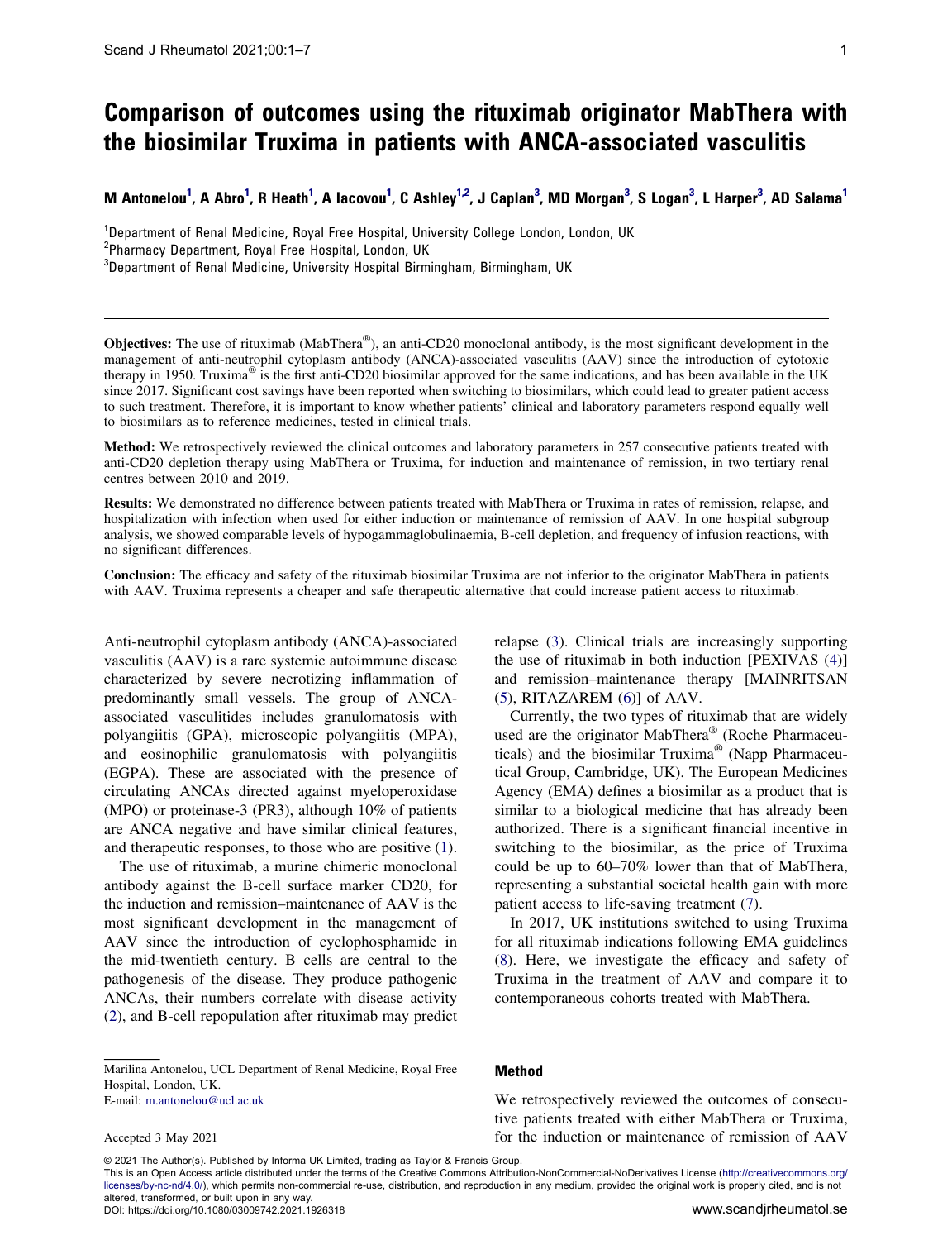in two tertiary renal centres in the UK between 2010 and 2019.

sPatients with a diagnosis of systemic vasculitis consistent with the Chapel Hill Consensus Conference criteria and positive ANCA serology were included. ANCA-negative vasculitis was defined as disease that was consistent with clinical and histological features of AAV on the renal biopsy in the absence of positive ANCA serology. Remission was defined as a Birmingham Vasculitis Activity Score (BVAS) of 0 and prednisolone dose of  $\lt$  10 mg/day by 3 months. Relapse was defined as an increase in BVAS requiring an increase in immunosuppression. Rituximab was dosed at either 375 mg/m2 per week for up to 4 weeks or 1 g for 2 weeks. Considerations for rituximab therapy for both renal centres included active disease or disease that progressed despite the course of cyclophosphamide lasting for 3–6 months, contraindication to cyclophosphamide, concern that treatment with cyclophosphamide may materially affect fertility, further cyclophosphamide treatment exceeding the maximum cumulative dose, or the presence of urothelial malignancy. None of the patients analysed in this cohort received rituximab for both induction and maintenance of disease. The maintenance regimen for patients induced with either cyclophosphamide or rituximab was the same: azathioprine 2 weeks after induction therapy, along with reducing the steroid regimen, aiming for 10 mg/day by 3 months. If azathioprine was not tolerated, patients received mycophenolate mofetil.

We examined the efficacy of MabThera and Truxima on the induction and maintenance of remission of AAV, rates of relapse, renal outcomes, and B-cell depletion (in one centre), while the adverse effects were assessed by rates of hospitalization with infection, infusion reactions, and rates of hypogammaglobulinaemia. Data on cyclophosphamide use and steroid increase within the year before receiving rituximab were collected. B-cell depletion was defined as an absolute CD19+ cell count below  $0.005 \times 10^9$  cells/L.

Continuous data were found to be non-parametric using the Shapiro–Wilk test of normality. For comparison of continuous variables, a Mann–Whitney test was performed to detect statistically significant difference between treatments. The Wilcoxon signed-rank test was used to compare non-parametric paired data.

For comparison of categorical variables between groups, the chi-squared test was used. Multiple logistic regression analysis was used to ascertain odds ratios of factors associated with dependent variables (induction of remission, maintenance of remission, relapse, and infection). Covariates included in the regression analysis were age, gender, follow-up duration, diagnosis of GPA, cyclophosphamide use, or steroid increase within the year before receiving rituximab. Data are presented as odds ratios (ORs), with 95% confidence interval (CI) and p value. Graphs were constructed and statistical analysis was performed using Prism 8.0 (GraphPad Software, La Jolla, CA, USA).

#### **Results**

We identified a total of 257 patients in the two tertiary renal centres who received Truxima or MabThera between 2010 and 2019 for the induction or maintenance of remission of AAV. Of these,  $56.8\%$  (n = 146) were female and the median [interquartile range (IQR)] age of the population was 64 (52–73) years. Fifty one per cent of the patients had GPA, 29.6%, MPA, 10% ANCA negative vasculitis, 6.3% unclassified ANCApositive vasculitis, and 3.1% EGPA. All patients had renal involvement. In total, 137 patients (53.3%) received rituximab for the induction of remission and 120 (46.7%) for maintenance. In the entire cohort of patients, 127 (49.4%) received MabThera and 130 (50.6%) Truxima.

[Tables 1 and 2](#page-3-0) show the unadjusted comparison between MabThera and Truxima and multivariable analysis in patients who received treatment for the induction or maintenance of remission of AAV.

In the MabThera induction remission group, there were more patients with GPA (62.9% MabThera vs 32.8% Truxima,  $p < 0001$ ), the group had longer follow-up [median (IQR) 41 (29–58) MabThera vs 8 (4– 12) months Truxima,  $p < 0.001$ , and patients were more likely to have received cyclophosphamide and/or an increase in steroids within the year before receiving rituximab compared to those in the Truxima group (37.1% MabThera vs 10.4% Truxima, p < 0.001). Importantly, there was no difference between the two preparations in the rates of induction of remission, relapse, or hospitalizations with infection. In the multivariable analysis, the preparation of rituximab used had no influence on the induction of remission, relapse, or hospitalization with infection.

In the maintenance of remission cohort, the group of patients who received MabThera were younger [56 (40.8–68) years MabThera vs 65 (52–74) years Truxima,  $p = 0.03$ ], had longer follow-up  $[46 (31.5–75)]$ months MabThera vs 19 (16–21) months Truxima, p < 0.001], and were more likely to have received cyclophosphamide and/or an increase in steroids within the year before receiving rituximab compared to the Truxima group (33.3% MabThera vs 4.8% Truxima, p < 0.001). The MabThera patients relapsed more frequently  $(24.6\% \text{ vs } 3.1\%, \text{ p} < 0.001)$ , whereas the Truxima group had more hospitalizations with infection  $(14\% \text{ vs } 33.3\%, \text{ p} = 0.02)$ . However, in the multivariate analysis, the only significant difference between the two groups associated with relapse was follow-up duration (OR 1.03, 95% CI 1.00–1.06,  $p = 0.02$ ), whereas the use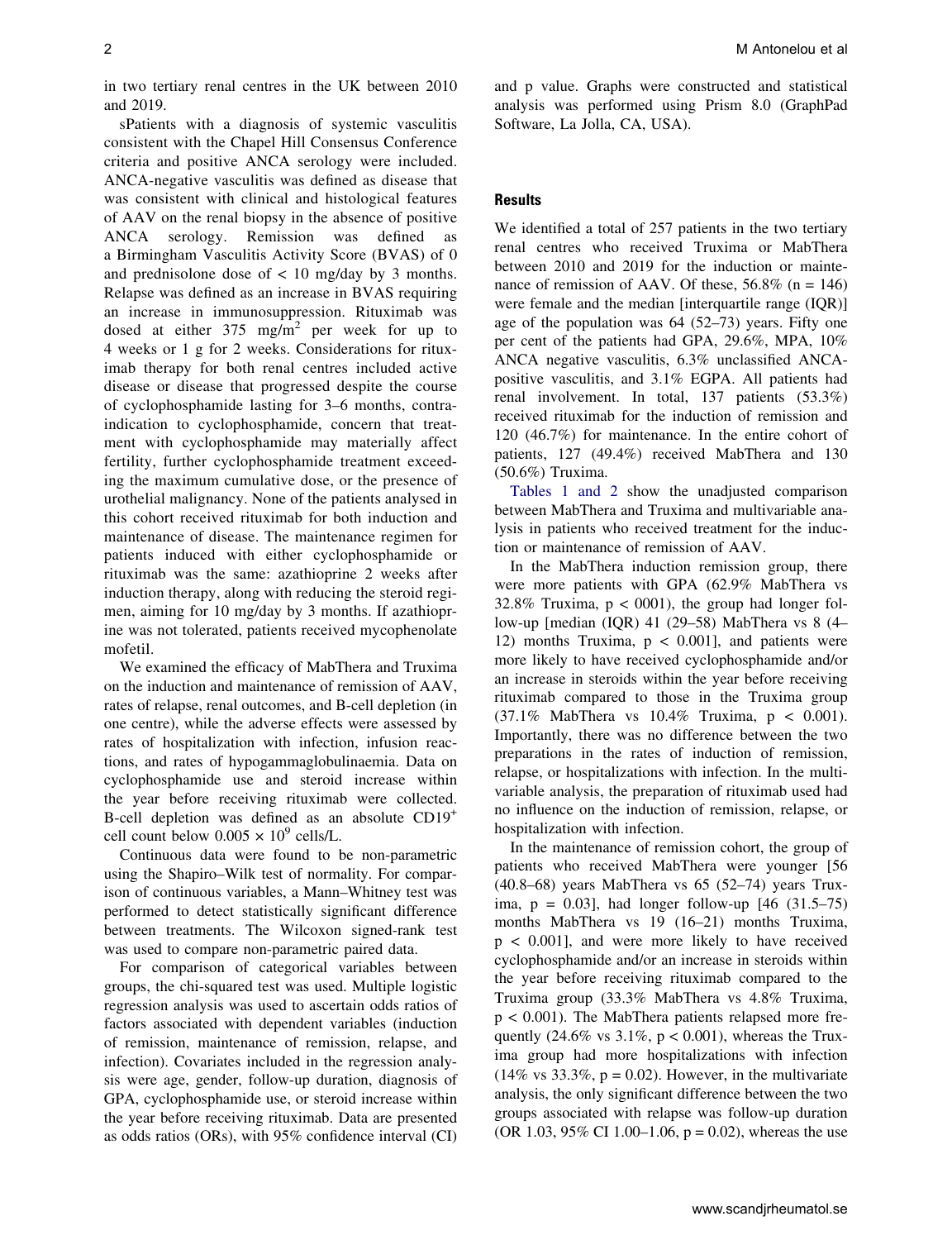|                                                                                                                                                                                                                                                 |                                                                                                                                                                                                                                                                             |                                                                                                                                                                                                                                                                                                                                                                                                                       |                                                                                                                                                                                                                                                                                            | Unadjusted analysis                                    |                                                 |                                                                                                  |
|-------------------------------------------------------------------------------------------------------------------------------------------------------------------------------------------------------------------------------------------------|-----------------------------------------------------------------------------------------------------------------------------------------------------------------------------------------------------------------------------------------------------------------------------|-----------------------------------------------------------------------------------------------------------------------------------------------------------------------------------------------------------------------------------------------------------------------------------------------------------------------------------------------------------------------------------------------------------------------|--------------------------------------------------------------------------------------------------------------------------------------------------------------------------------------------------------------------------------------------------------------------------------------------|--------------------------------------------------------|-------------------------------------------------|--------------------------------------------------------------------------------------------------|
|                                                                                                                                                                                                                                                 |                                                                                                                                                                                                                                                                             | Remission induction                                                                                                                                                                                                                                                                                                                                                                                                   |                                                                                                                                                                                                                                                                                            |                                                        | Remission maintenance                           |                                                                                                  |
|                                                                                                                                                                                                                                                 | MabThera                                                                                                                                                                                                                                                                    | <b>Truxima</b>                                                                                                                                                                                                                                                                                                                                                                                                        |                                                                                                                                                                                                                                                                                            | <b><i>MabThera</i></b>                                 | <b>Truxima</b>                                  |                                                                                                  |
|                                                                                                                                                                                                                                                 |                                                                                                                                                                                                                                                                             |                                                                                                                                                                                                                                                                                                                                                                                                                       |                                                                                                                                                                                                                                                                                            | $(n = 57)$                                             |                                                 |                                                                                                  |
| GPA                                                                                                                                                                                                                                             | $\begin{array}{l} (1) = 70) \\ 44 & (62.9) \\ 21 & (38.5) \\ 7 & (1.4) \\ 62 & (51.4) \\ 62 & (51.3-72) \\ 62 & (51.3-72) \\ 41 & (29-58) \\ 41 & (29-58) \\ 65 & (37.1) \\ 66 & (37.1) \\ 76 & (38.5) \\ 77 & (38.6) \\ 78 & (37.1) \\ 4 & (5.7) \\ 4 & (5.7) \end{array}$ |                                                                                                                                                                                                                                                                                                                                                                                                                       |                                                                                                                                                                                                                                                                                            |                                                        | $(n = 63)$<br>35 (55.6)<br>13 (20.6)<br>1 (1.6) |                                                                                                  |
| MPA                                                                                                                                                                                                                                             |                                                                                                                                                                                                                                                                             |                                                                                                                                                                                                                                                                                                                                                                                                                       |                                                                                                                                                                                                                                                                                            | $30(52.6)$<br>$19(33.3)$<br>$3(5.3)$                   |                                                 |                                                                                                  |
| EGPA                                                                                                                                                                                                                                            |                                                                                                                                                                                                                                                                             |                                                                                                                                                                                                                                                                                                                                                                                                                       |                                                                                                                                                                                                                                                                                            |                                                        |                                                 |                                                                                                  |
| Age (years)                                                                                                                                                                                                                                     |                                                                                                                                                                                                                                                                             |                                                                                                                                                                                                                                                                                                                                                                                                                       |                                                                                                                                                                                                                                                                                            |                                                        | 65 (52-74)<br>36 (57.1)<br>19 (16-21)           |                                                                                                  |
| Female                                                                                                                                                                                                                                          |                                                                                                                                                                                                                                                                             |                                                                                                                                                                                                                                                                                                                                                                                                                       |                                                                                                                                                                                                                                                                                            |                                                        |                                                 |                                                                                                  |
| Follow-up (months)                                                                                                                                                                                                                              |                                                                                                                                                                                                                                                                             |                                                                                                                                                                                                                                                                                                                                                                                                                       |                                                                                                                                                                                                                                                                                            |                                                        |                                                 |                                                                                                  |
| therapy<br>Cyclophosphamide use or steroid increase in year before RTX                                                                                                                                                                          |                                                                                                                                                                                                                                                                             |                                                                                                                                                                                                                                                                                                                                                                                                                       | $\begin{array}{l} * \\ 0.001* \\ 0.37 \\ 0.37 \\ 0.37 \\ 0.01 \\ 0.0001* \\ 0.0001* \\ 0.0001* \\ 0.0003* \\ 0.0003* \\ 0.0003* \\ 0.0003* \\ 0.0003* \\ 0.0003* \\ 0.0003* \\ 0.0003* \\ 0.0003* \\ 0.0003* \\ 0.0003* \\ 0.0003* \\ 0.0003* \\ 0.0003* \\ 0.0003* \\ 0.0003* \\ 0.0003*$ | 56 (40.8–68)<br>31 (54.4)<br>46 (31.5–75)<br>19 (33.3) | 3(4.8)                                          | $\begin{array}{l} 0.85 \\ 0.74 \\ -0.34 \\ 0.03 \\ -0.001^* \\ -0.001^* \\ -0.001^* \end{array}$ |
| Remission achieved at 3 months                                                                                                                                                                                                                  |                                                                                                                                                                                                                                                                             |                                                                                                                                                                                                                                                                                                                                                                                                                       |                                                                                                                                                                                                                                                                                            |                                                        |                                                 |                                                                                                  |
| Hospitalization with infection                                                                                                                                                                                                                  |                                                                                                                                                                                                                                                                             |                                                                                                                                                                                                                                                                                                                                                                                                                       |                                                                                                                                                                                                                                                                                            |                                                        |                                                 |                                                                                                  |
| Relapse                                                                                                                                                                                                                                         |                                                                                                                                                                                                                                                                             | $\begin{array}{rcl} \begin{array}{l} \text{(b)} & = & 67 \\ \text{(c)} & = & 67 \\ \text{(d)} & = & 12.8 \\ \text{(e)} & = & 12.8 \\ \text{(f)} & = & 12.7 \\ \text{(g)} & = & 12.7 \\ \text{(h)} & = & 12.7 \\ \text{(i)} & = & 12.7 \\ \text{(j)} & = & 12.7 \\ \text{(k)} & = & 12.7 \\ \text{(l)} & = & 12.7 \\ \text{(m)} & = & 12.8 \\ \text{(m)} & = & 12.8 \\ \text{(m)} & = & 12.8 \\ \text{(m)} & = & 12.8$ |                                                                                                                                                                                                                                                                                            | 8 (14.0)<br>14 (24.6)                                  | 21 (33.3)<br>2 (3.1)                            | $0.02^{*}$<br>< $0.001^{*}$                                                                      |
| GPA, granulomatosis with polyangiitis; MPA, microscopic polyangiitis; EGPA, eosinophilic granulomatosis with polyangiitis.<br>Data are shown as n (%) or median (interquartile range).<br>$*$ Significant difference between groups (p < 0.05). |                                                                                                                                                                                                                                                                             |                                                                                                                                                                                                                                                                                                                                                                                                                       |                                                                                                                                                                                                                                                                                            |                                                        |                                                 |                                                                                                  |

<span id="page-3-0"></span>Table 1. Comparison of characteristics of a two-centre patient cohort that received rituximab (RTX) therapy with either MabThera or Truxima for the induction and maintenance of

Table 1. Comparison of characteristics of a two-centre patient cohort that received rituximab (RTX) therapy with either MabThera or Truxima for the induction and maintenance of<br>remission of anti-neutrophil cytoplasm antibo

remission of anti-neutrophil cytoplasm antibody-associated vasculitis.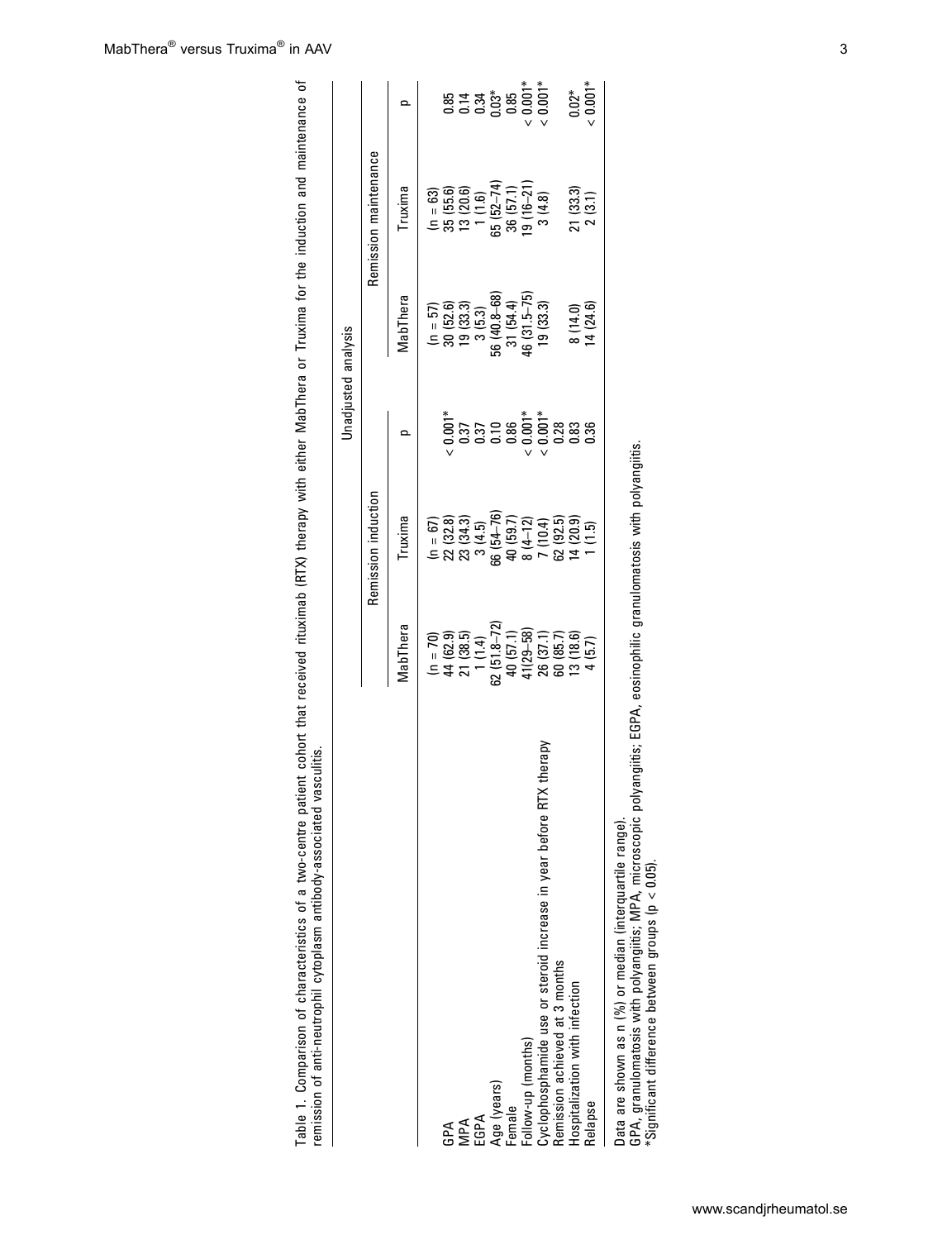| remission of anti-neutrophii cytoplasm antibody-associated vasculitis  |          |                                |                                                |                        |                                                                         |                                         |         |                                                                  |                           |
|------------------------------------------------------------------------|----------|--------------------------------|------------------------------------------------|------------------------|-------------------------------------------------------------------------|-----------------------------------------|---------|------------------------------------------------------------------|---------------------------|
|                                                                        |          |                                |                                                |                        | Multivariate analysis for induction of remission                        |                                         |         |                                                                  |                           |
|                                                                        |          | Remission at 3 months          |                                                |                        | Relapse                                                                 |                                         |         | Hospitalization with infection                                   |                           |
|                                                                        | Б        | 95% CI                         | ᅌ                                              | g                      | 95% CI                                                                  | ᇰ                                       | Б       | 95% CI                                                           | Q                         |
| Age at presentation                                                    | 3.<br>3. | $0.90 - 1.0$                   |                                                |                        | $0.92 - 1.05$                                                           |                                         |         | $0.98 - 1.04$                                                    |                           |
| Female                                                                 |          | $0.36 - 7.54$                  |                                                |                        | $0.09 - 5.32$                                                           |                                         |         | $0.38 - 2.18$                                                    |                           |
| Follow-up duration                                                     |          | $0.93 - 1.0$                   |                                                |                        | $0.98 - 1.10$                                                           |                                         |         | $0.99 - 1.06$                                                    |                           |
| GPA                                                                    |          | $0.09 - 2.89$                  |                                                |                        | $0.25 - 55.9$                                                           |                                         |         | $0.55 - 4.02$                                                    |                           |
| therapy<br>Cyclophosphamide use or steroid increase in year before RTX |          |                                |                                                |                        | $0.48 - 34.3$                                                           |                                         |         | $0.35 - 3.1$                                                     |                           |
| MabThera                                                               | 28578888 | $0.19 - 5.94$<br>$0.18 - 22.9$ | ន្តួន ដូច ទី ទី ទី ទី<br>ដូច ទី ទី ទី ទី ទី ទី | 8583582<br>85835       | $0.02 - 29.24$                                                          | ទី<br>ទីនីបន្ទីបន្ទិន្ទ                 | 들음음두드음음 | $0.07 - 1.36$                                                    |                           |
| Truxima                                                                |          | $0.04 - 5.4$                   |                                                |                        | $0.03 - 52.45$                                                          |                                         |         | $1.73 - 13.97$                                                   |                           |
|                                                                        |          |                                |                                                |                        |                                                                         |                                         |         | Multivariate analysis for maintenance of remission               |                           |
|                                                                        |          |                                |                                                |                        | Relapse                                                                 |                                         |         | Hospitalization with infection                                   |                           |
|                                                                        |          |                                |                                                |                        | 95% CI                                                                  |                                         |         | 95% CI                                                           |                           |
| Age at presentation                                                    |          |                                |                                                | ៩ទីទីនី5នីទី<br>៩៩១៩៩៩ |                                                                         | - 83 8 % R 5 8 8 8<br>- 8 9 % R 5 8 8 8 |         |                                                                  | - តូ ទី នី ៑ ៑ ጟ ៑ ៑ ឨ នី |
|                                                                        |          |                                |                                                |                        |                                                                         |                                         |         | $0.97 - 1.03$<br>$0.14 - 1.02$<br>$0.95 - 1.02$<br>$0.85 - 6.83$ |                           |
| Female<br>Follow-up duration<br>GPA                                    |          |                                |                                                |                        |                                                                         |                                         |         |                                                                  |                           |
|                                                                        |          |                                |                                                |                        | $0.94-1.0$<br>$0.28-3.59$<br>$1.00-1.06$<br>$0.18-3.07$<br>$0.71-10.14$ |                                         |         |                                                                  |                           |
| therapy<br>Cyclophosphamide use or steroid increase in year before RTX |          |                                |                                                |                        |                                                                         |                                         |         | $0.56 - 8.69$                                                    |                           |
| MabThera                                                               |          |                                |                                                |                        | $0.26 - 17.72$                                                          |                                         |         | $0.08 - 1.51$                                                    |                           |
| Truxima                                                                |          |                                |                                                |                        | $0.06 - 3.89$                                                           |                                         |         | $0.66 - 12.93$                                                   |                           |

Table 2. Factors associated with remission at 3 months, relapse, and hospitalization with infection in patients treated with MabThera or Truxima for the induction and maintenance of Table 2. Factors associated with remission at 3 months, relapse, and hospitalization with infection in patients treated with MabThera or Truxima for the induction and maintenance of remission of anti-neutrophil cytoplasm antibody-associated vasculitis.

OR, odds ratio; CI, confidence interval; GPA, granulomatosis with polyangiitis; RTX,rituximab. OR, odds ratio; CI, confidence interval; GPA, granulomatosis with polyangiitis; RTX,rituximab.<br>\*p < 0.05.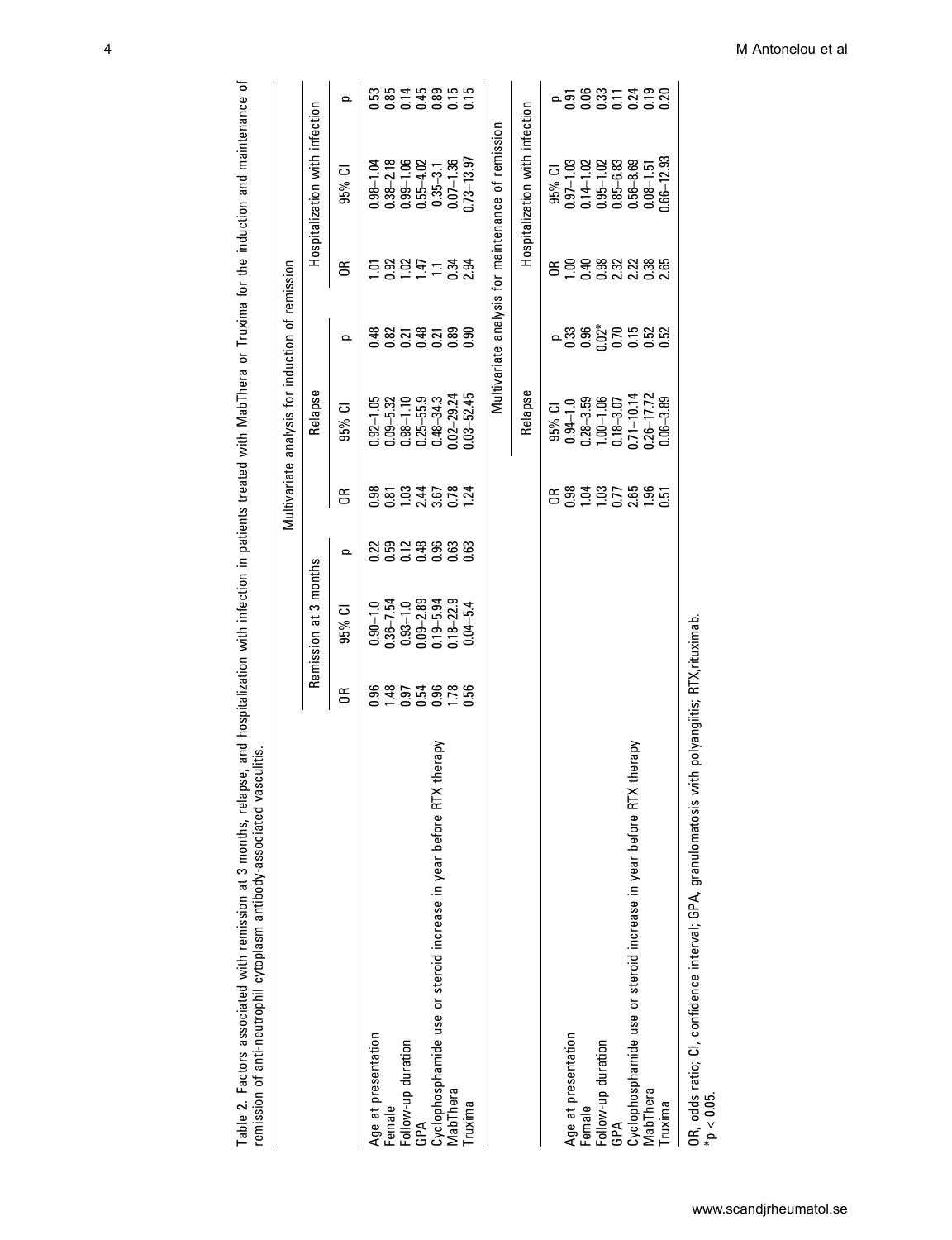<span id="page-5-0"></span>

|  |                                                                            |  |  | Table 3. Subpopulation comparison of a single-centre patient cohort with anti-neutrophil cytoplasm antibody (ANCA)-associated |
|--|----------------------------------------------------------------------------|--|--|-------------------------------------------------------------------------------------------------------------------------------|
|  | vasculitis that received rituximab (RTX) therapy with MabThera or Truxima. |  |  |                                                                                                                               |

|                                                    | MabThera            | Truxima            |            |
|----------------------------------------------------|---------------------|--------------------|------------|
|                                                    | $(n = 111)$         | $(n = 29)$         | р          |
| GPA                                                | 62 (55.9)           | 13 (44.8)          | 0.3        |
| MPA                                                | 38 (34.2)           | 4(48.3)            | 0.28       |
| ANCA-negative glomerulonephritis                   | 11(9.9)             | 2(6.9)             | > 0.9      |
| Age (years)                                        | $54(42-67)$         | $62(38-73)$        | 0.33       |
| Male                                               | 43 (38.7)           | 11(38)             | > 0.9      |
| Follow-up (years)                                  | $3.4(2.5-51)$       | $0.4(0.25 - 0.98)$ | $< 0.001*$ |
| eGFR at LTFU (mL/min/1.73 m <sup>2</sup> )         | $66.5(45.8 - 85.5)$ | $58(21-83)$        | 0.05       |
| RTX cumulative dose (q)                            | $2(1.65-3)$         | $2(1.5-2)$         | 0.2        |
| Cyclophosphamide treatment year before RTX therapy | 37(33.3)            | 7(24.1)            | 0.37       |
| CD19 depletion                                     | 81 (82.7)           | 20(90.9)           | 0.52       |
| Immunoglobulin levels at LTFU                      |                     |                    |            |
| $\lg A < 0.7$ g/L                                  | 6(6.5)              | 2(8)               | 0.68       |
| $\lg G$ < 7 $\lg L$                                | 21(22.8)            | 9(36)              | 0.2        |
| $lgM < 0.4$ g/L                                    | 32 (34.8)           | 7(28)              | 0.63       |
| Infusion reactions                                 |                     |                    | > 0.99     |
| Shortness of breath                                | 2(1.8)              | 1(3.4)             |            |
| Myalgia                                            | 1(0.9)              | 0(0)               |            |

Data are shown as n (%) or median (interquartile range).

GPA, granulomatosis with polyangiitis; MPA, microscopic polyangiitis; eGFR, estimated glomerular filtration rate; LTFU, last followup; Ig, immunoglobulin.

 $*$ p < 0.05.

of either MabThera or Truxima did not influence relapse or hospitalization with infection.

We analysed a single-centre subgroup of 140 patients with AAV who had received MabThera (79.3%) or Truxima (20.7%) and in whom we had more granular laboratory data [\(Table 3](#page-5-0)). The median cumulative dose was 2 g in both groups (IQR: 1.65–3 g MabThera vs 1.5–2 g Truxima). There was a significant decrease in proteinuria from presentation to last follow-up in both groups treated with MabThera [median (IQR) from a urine protein:creatinine ratio of 63  $(16.5–201)$  to 17  $(11–37)$  mg/mmoL, p < 0.001] and Truxima [median (IQR) from 29 (9.5–229) to 16 (7–135) mg/mmoL,  $p = 0.04$ ] [\(Figure 1](#page-5-1)). In the MabThera group, the estimated glomerular filtratin rate [median (IQR)] changed from 60 (29–90) to 66.5 (45.8– 85.5) mL/min/1.73 m<sup>2</sup> ( $p < 0.001$ ) and in the Truxima group from 57.5 (16.8–75.7) to 58 (21–83) mL/min/ 1.73 m<sup>2</sup> ( $p = 0.37$ ) at last follow-up. There were no significant differences between the two groups with regard to CD19 depletion  $(p = 0.52)$  or in the development of hypogammaglobulinaemia, with immunoglobulin A (IgA)  $< 0.7$  g/L (p = 0.68), IgG  $< 7$  g/L (p = 0.2), and IgM  $< 0.4$  g/L (p = 0.63) at the last clinic follow-up. The rate of hospitalization due to infection was 13.8% in the Truxima group and 9% in the MabThera group ( $p = 0.48$ ). The relapse rate was higher in the MabThera group (15.3%) compared to Truxima  $(0\%)$  (p = 0.04), but the median (IQR) follow-up duration was significantly shorter in the Truxima group [0.4 (0.25–0.98) years] than in the MabThera group [3.4 (2.5–51) years] (p < 0.001).



<span id="page-5-1"></span>Figure 1. Urine protein:creatinine ratio (uPCR) before administration of (A) MabThera and (B) Truxima, and at last follow-up (LTFU) in patients with anti-neutrophil cytoplasm antibody-associated vasculitis.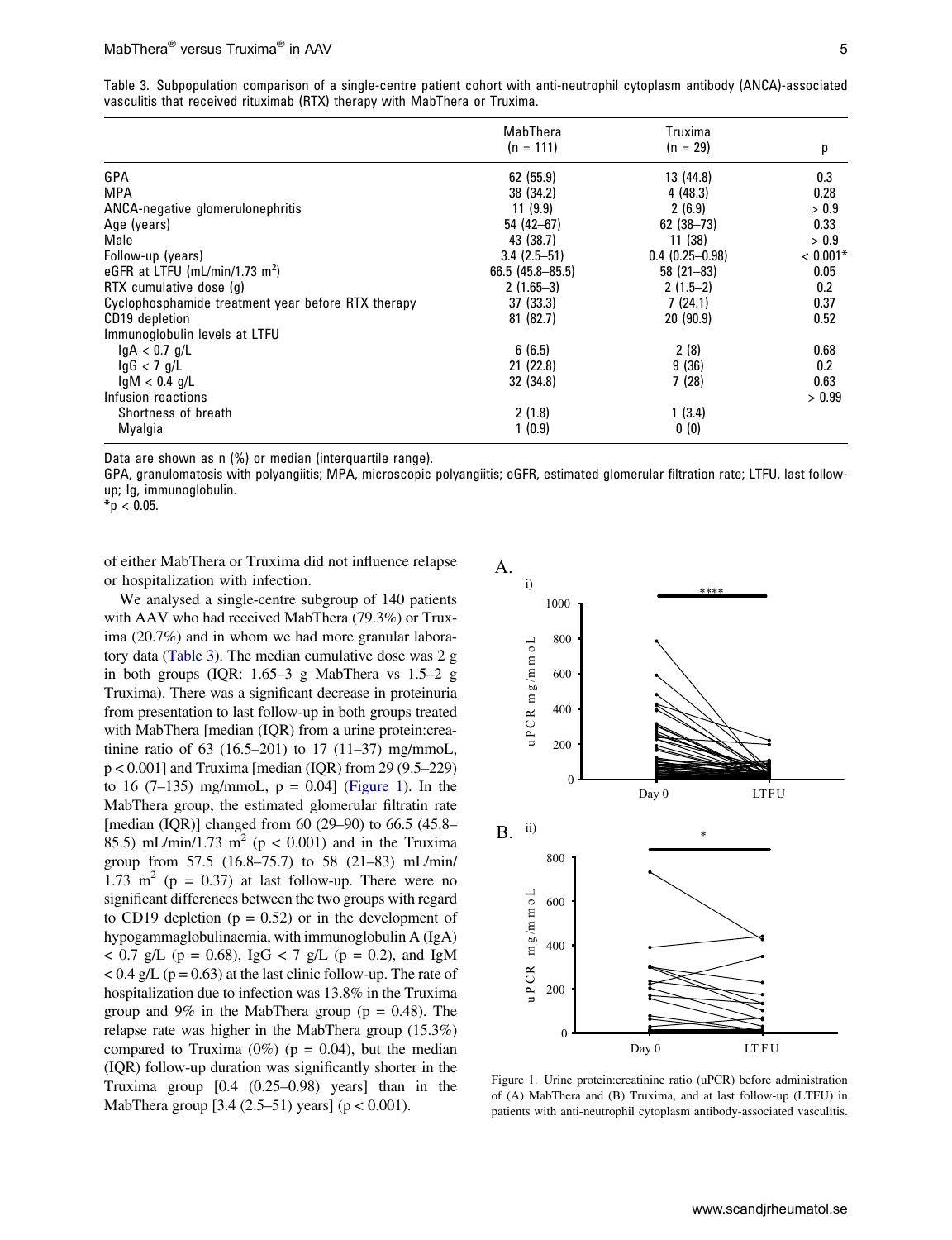### **Discussion**

Rituximab is an effective treatment option in the care of patients with autoimmune disease, including rheumatoid arthritis and AAV. As the financial burden to healthcare systems of treating such disorders escalates globally, the availability of new biosimilar products may help to overcome cost-related barriers to treatment and improve patient access. Therefore, it is important to know that clinical and laboratory parameters respond equally to biosimilars and reference medicines.

We demonstrated no differences between MabThera and Truxima in terms of remission, relapse, and hospitalization with infection. We also showed comparable levels of proteinuria, hypogammaglobulinaemia, B-cell depletion, and infusion reactions.

Differences between the two groups were noted in the unadjusted analysis, with patients receiving MabThera having longer follow-up and being more likely to have received cyclophosphamide or an increase in their steroid dose within the year before receiving rituximab than the Truxima group. These differences can be partly explained by Truxima only being introduced in 2017, whereas patients had been receiving MabThera since 2010, coupled with the increasing effort over the past decade for corticosteroid minimization in the treatment of AAV [\(9](#page-7-0)). In addition, given the longer follow-up, the group of patients who received MabThera for the maintenance of remission is likely to be more heterogeneous in terms of previous cumulative immunosuppression doses, comorbidity, and presence of relapsing disease.

<span id="page-6-10"></span><span id="page-6-9"></span><span id="page-6-8"></span>Our findings confirm and extend previous observations in patients with vasculitis, where the preparation of rituximab used did not influence the induction of remission, relapse, or all-cause mortality ([10](#page-7-1), [11](#page-7-2)), by adding the comparison to laboratory parameters. Comparative studies of MabThera and Truxima have also been conducted in other disciplines. Phase III clinical trials in rheumatoid arthritis and lymphoma revealed similar pharmacodynamics, immunogenicity, and safety profiles between MabThera and Truxima [\(12\)](#page-7-3). Similarly, in patients with immune thrombocytopenic purpura [\(13](#page-7-4)) and multiple sclerosis [\(14\)](#page-7-5), there were no differences between the biosimilar and the originator in clinical outcomes, infective complications, infusion reactions, and B-cell depletion. In addition, several second generation anti-CD20 drugs are in development. For example, ofatumumab, a fully humanized anti-CD20 monoclonal antibody, tested in a small case series of eight patients with AAV, showed therapeutic benefit ([15](#page-7-6)).

<span id="page-6-14"></span><span id="page-6-13"></span><span id="page-6-12"></span>Significant budget savings have already been reported in European healthcare systems when switching to biological biosimilars ([16\)](#page-7-7). A budget analysis published in 2017 demonstrated that the introduction of Truxima in the European Union would save €90.04 million in the first year, allowing a 6.4% increase in patients with access to rituximab [\(7\)](#page-6-6). In our centre, based on an <span id="page-6-11"></span>average patient weight and a four-dose course (based on 375 mg/m<sup>2</sup> dosing), the mean saving by switching from a MabThera to Truxima treatment course was approximately £4000 per patient ([13\)](#page-7-4).

#### **Conclusion**

In the era of biosimilars therapy, we have presented the largest comparative analysis of patients with vasculitis between the reference rituximab and the biosimilar, and have demonstrated no differences between the two preparations in either clinical outcomes or laboratory parameters. The rising treatment costs of autoimmune diseases pose a challenge to constrained healthcare budgets worldwide. Biosimilars may provide an effective solution to this conundrum, reducing treatment costs and thereby increasing patient access to rituximab therapy.

### Funding

This research is funded by the Medical Research council grant No. MR/P001777/1. MA is a Medical Research Council-funded Clinical Research Fellow.

#### **Disclosure statement**

No potential conflict of interest was reported by the authors.

#### **References**

- <span id="page-6-0"></span>1. Jennette JC, Falk RJ, Bacon PA, Basu N, Cid MC, Ferrario F, et al. 2012 revised International Chapel Hill Consensus Conference nomenclature of vasculitides. Arthritis Rheum [2013](#page-1-3);65:1–11.
- <span id="page-6-1"></span>2. Jones RB, Cohen Tervaert JW, Hauser T, Luqmani R, Morgan MD, Peh CA, et al. Rituximab versus cyclophosphamide in ANCA-associated renal vasculitis. N Engl J Med [2010](#page-1-4);363:211–20.
- <span id="page-6-2"></span>3. Alberici F, Smith RM, Jones RB, Roberts DM, Willcocks LC, Chaudhry A, et al. Long-term follow-up of patients who received repeat-dose rituximab as maintenance therapy for ANCA-associated vasculitis. Rheumatology (Oxford) [2015;](#page-1-5)54:1153–60.
- <span id="page-6-3"></span>4. Walsh M, Merkel PA, Peh CA, Szpirt W, Guillevin L, Pusey CD, et al. Plasma exchange and glucocorticoid dosing in the treatment of anti-neutrophil cytoplasm antibody associated vasculitis (PEXI-VAS): protocol for a randomized controlled trial. Trials [2013;](#page-1-6)14:73.
- <span id="page-6-4"></span>5. Charles P, Perrodeau É, Samson M, Bonnotte B, Néel A, Agard C, et al. Long-term rituximab use to maintain remission of antineutrophil cytoplasmic antibody–associated vasculitis. Ann Intern Med [2020](#page-1-7);173:179–87.
- <span id="page-6-5"></span>6. Smith RM, Jones RB, Specks U, Bond S, Nodale M, Aljayyousi R, et al. Rituximab as therapy to induce remission after relapse in ANCA-associated vasculitis. Ann Rheum Dis [2020;](#page-1-7)79:1243–9.
- <span id="page-6-6"></span>7. Gulácsi L, Brodszky V, Baji P, Rencz F, Péntek M. The rituximab biosimilar CT-P10 in rheumatology and cancer: a budget impact analysis in 28 European countries. Adv Ther [2017;](#page-1-8)34:1128–44.
- <span id="page-6-7"></span>8. EMA. Assessment report: Truxima. International non-proprietary name: rituximab (2016). Procedure No. EMEA/H/C/004112/0000. EMA/CHMP/75695/2017. London, UK: European Medicines Agency, [2016](#page-1-9). [https://www.ema.europa.eu/documents/assess](https://www.ema.europa.eu/documents/assessment-report/truxima-eparpublic-assessment-report_en.pdf) [ment-report/truxima-eparpublic-assessment-report\\_en.pdf.](https://www.ema.europa.eu/documents/assessment-report/truxima-eparpublic-assessment-report_en.pdf)